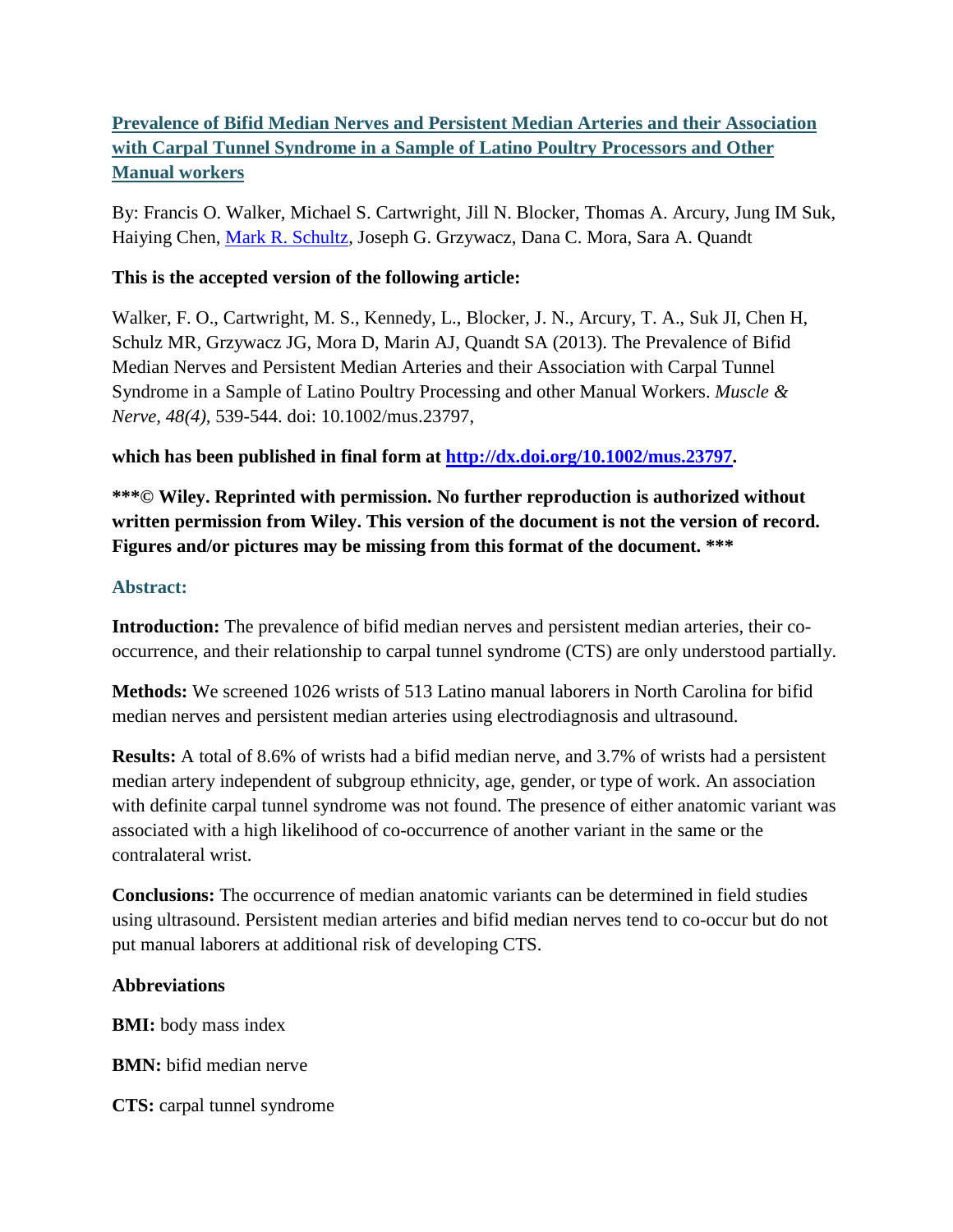### **NCS:** nerve conduction studies

**Keywords:** entrapment neuropathy | epidemiology | neuromuscular ultrasound | occupational health | poultry workers

### **Article:**

Knowledge of a bifid median nerve and a persistent median artery may be of importance in the diagnosis and treatment of entrapment neuropathies at the wrist. Bifid median nerves may be independent risk factors for the development of carpal tunnel syndrome (CTS), because they tend to have a relatively higher cross-sectional area than non-bifid median nerves and occupy more room in the carpal tunnel.[1] Persistent median arteries also occupy space in the carpal tunnel and are known to cause CTS when they dilate or become thrombosed.[2-4]

The prevalence of bifid median nerves and persistent median arteries in the general population is delineated poorly. The reported prevalence of bifid median nerves has ranged from 2% to 26% per wrist.[1, 5-8] This lack of consistency may result from variation in measurement technique (e.g., magnetic resonance imaging or ultrasound) or the patient population studied (Table 1). Far more prevalence studies, many in cadavers, have focused on persistent median arteries, yet prevalence estimates remain wide-ranging, varying from 0.6% to 30% based on primary and secondary reports.[9-14] In part, this may be explained by the effect of sample population or age, in that neonatal studies have identified a high prevalence of persistent median artery.[11- 13] Recent studies have used ultrasound and magnetic resonance imaging (MRI) and have reported results within the broad range defined in cadaveric studies.[5, 6]

| <b>Reference</b> (year) | <b>Population</b> | <b>Technique</b>  | <b>Number</b> | <b>BMN</b>              | <b>PMA</b>    |
|-------------------------|-------------------|-------------------|---------------|-------------------------|---------------|
|                         | studied           |                   | of I/W        | prevalence              | prevalence    |
|                         |                   |                   |               | $\mathbf{I}/\mathbf{W}$ | I/W           |
| Ahn et                  | CTS patients      | Intraoperative    | NA / 294      | <b>NA</b>               | $0\% / 0.6\%$ |
| $al.[13]$ (2000)        |                   | observation       |               |                         |               |
| Kopuz et                | Neonatal          | <b>Dissection</b> | 30/60         | <b>NA</b>               | 20% / 10%     |
| $al.[11]$ (1997)        | cadavers          |                   |               |                         |               |
| Coleman and             | Adult             | <b>Dissection</b> | NA/650        | <b>NA</b>               | NA / 9.9%     |
| Anson $[9] (1961)$      | cadavers          |                   |               |                         |               |
| Olave <i>et</i>         | Adult             | <b>Dissection</b> | 51/102        | <b>NA</b>               | 16% / 23%     |
| <i>al.</i> [12] (1997)  | cadavers          |                   |               |                         |               |
| Rodriquez et            | Adult             | Dissection        | 120/240       | <b>NA</b>               | 20% / 12.9%   |

**Table 1.** Bifid median nerve prevalence and persistent median artery.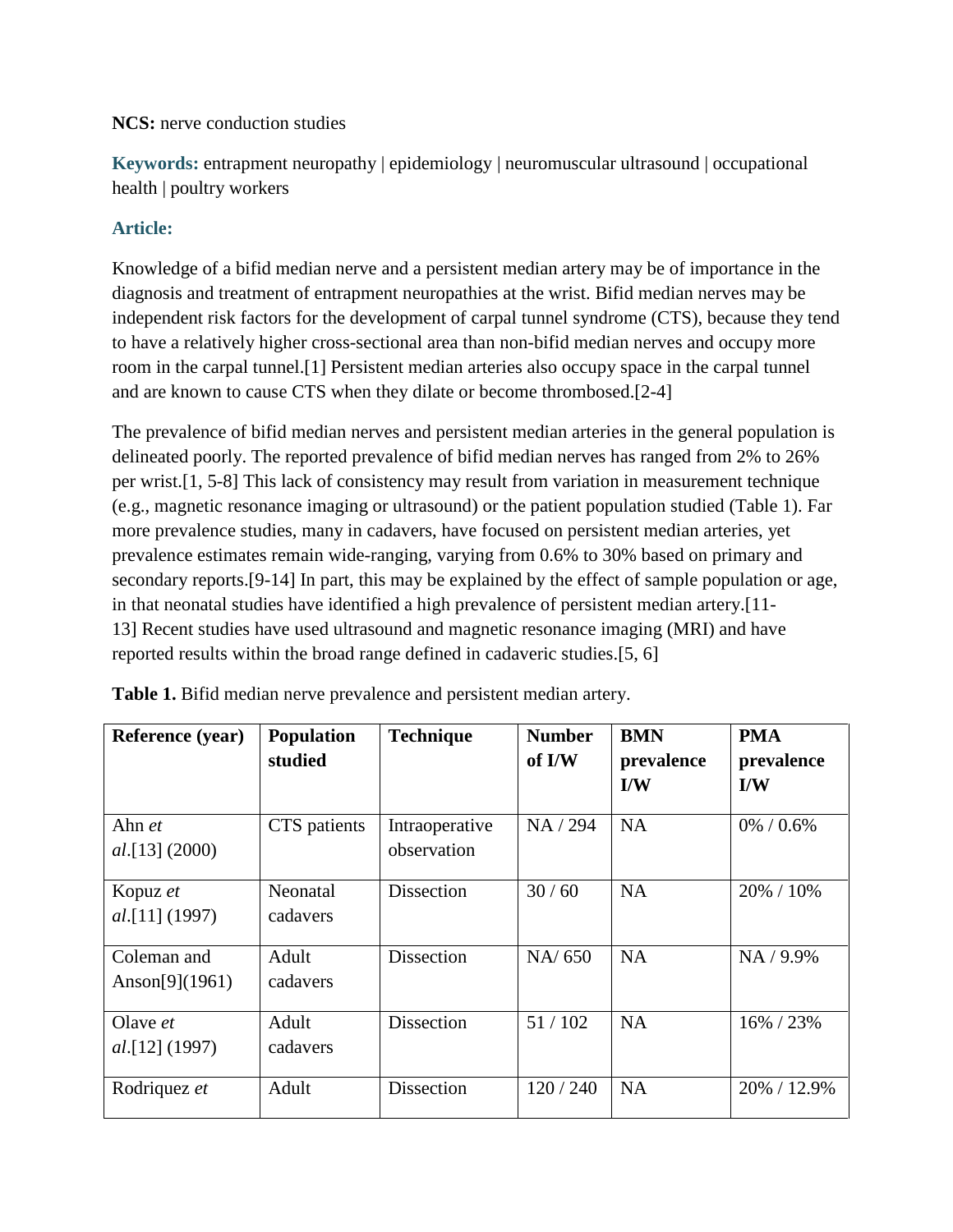| <i>al.</i> [10] (1999) | cadavers      |                   |           |              |             |
|------------------------|---------------|-------------------|-----------|--------------|-------------|
| Pierre-Jerome et       | Wrist scans   | <b>MRI</b>        | 194 / 194 | $NA / 6.1\%$ | $NA/11\%$   |
| al. $[5](2010)$        | of patients   |                   |           |              |             |
| Gassner et             | Healthly      | <b>Ultrasound</b> | 50/100    | <b>NA</b>    | 26% / 13%   |
| $al.[14]$ (2002)       | subjects      |                   |           |              |             |
| Bayrak et              | Patients sent | <b>Ultrasound</b> | 120/240   | $9\% / 5\%$  | <b>NA</b>   |
| $al.[1]$ (2008)        | for US        |                   |           |              |             |
| Granata et             | Healthy       | <b>Ultrasound</b> | 52/104    | 25% / 15.4%  | <b>NA</b>   |
| al. [6] $(2011)$       | controls      |                   |           |              |             |
| Walker et              | Latino        | <b>Ultrasound</b> | 518/      | 13.3% / 8.6% | 5.8% / 3.7% |
| $al.^{a}$ (2013)       | manual        |                   | 1036      |              |             |
|                        | workers       |                   |           |              |             |

```
BMN, bifid median nerve; CTS, carpal tunnel syndrome; I/W, individuals/wrists; NA, not 
applicable/available; PMA, persistent median artery
a Current study.
```
In this study of a large population of Latino manual workers, we investigated the prevalence of bifid median nerve and persistent median arteries, the likelihood of the coexistence of these 2 anatomic variants, and their relationship to CTS through screening with high-resolution ultrasound, hand diagrams, and electrodiagnostic testing.

# **METHODS**

This study was done as part of a larger study of the occupational health in Latino manual laborers, age  $\geq$ 18 years, who work in poultry processing and non-poultry processing occupations at least 35 hours per week in 4 western North Carolina counties. Recruitment has been described in more detail elsewhere.[15] Briefly, community-based sampling was done in areas with a high proportion of Latino residents in order to recruit self-identified adult Latino manual laborers who were divided into those working in the poultry processing industry versus other forms of manual work. Recruited participants underwent a 1-hour-long interview and subsequently attended a data collection clinic. The clinics occurred on 7 Sundays in 2009 and 2010. All participants provided informed consent, and the protocol was approved by the institutional review board of the Wake Forest School of Medicine. Participants were paid \$40. Of the 1526 subjects screened, 957 were eligible for participation. Of these, 742 underwent interviews, and 518 attended the data collection clinics; 5 subjects left before undergoing nerve conduction studies. Thus, 1036 wrists were screened with ultrasound in 518 participants, and 1026 wrists (513 participants) were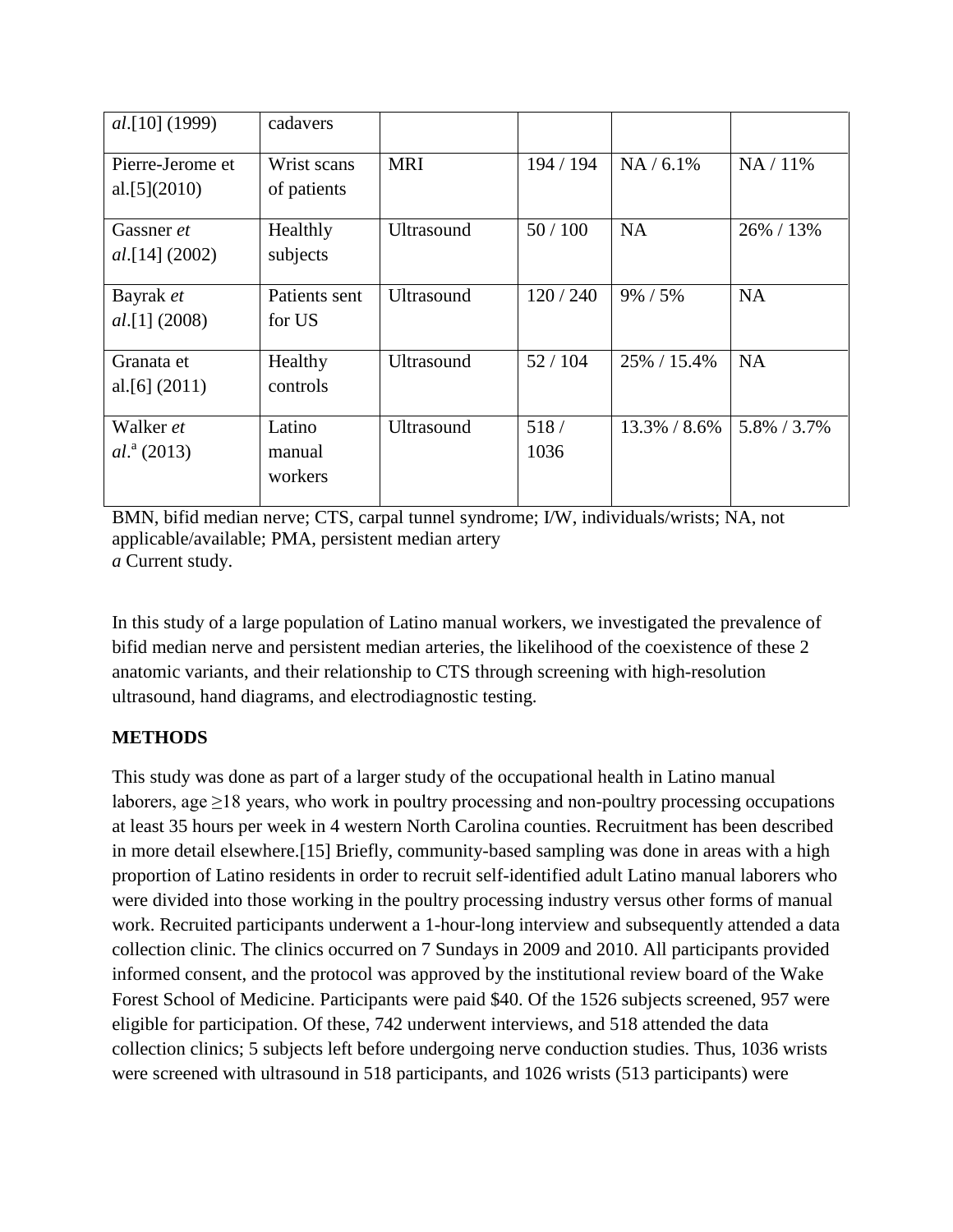available to analyze the relationship of bifid nerves or persistent median arteries to electrodiagnostically defined CTS.

## **Ultrasound Evaluations**

Ultrasound evaluations were conducted with a MyLab 25 Gold Instrument (Esaote North America, Inc., Indianapolis, Indiana) using a 12–18-MHz linear-array transducer. Assessment was performed by examiners skilled in ultrasound imaging of the median nerve and its variants (F.W. and M.C.) and blinded to the results of other evaluations in the study. Two examiners were available at all times to review images for which questions arose. Participants were seated and placed their hands, fully supinated, on the examination table for evaluation. The nerve was examined in multiple views with the wrist and fingers in flexion, extension, and neutral positions, and images of each median nerve were stored in digital files. All bifid nerves and those with persistent median arteries were identified using real-time and color Doppler imaging.

# **Nerve Conduction Studies and Diagnosis of CTS**

Nerve conduction studies (NCS), performed by experienced technicians blinded to other information, have been described in more detail elsewhere.[15] After warming the hands to 32°C, antidromic median and ulnar sensory studies were conducted with ring electrodes on digits 2 and 5 with wrist stimulation 140 mm proximal. Onset and peak latencies were recorded. Median motor studies were conducted in participants when sensory responses were absent.

The diagnoses of possible or definite CTS were based on a combination of symptoms (Katz hand diagram) and electrodiagnostic studies.[15] The Katz hand diagrams were scored according to standardized methods as 0 (unlikely), 1 (possible), 2 (probable), or likely (3), by 2 clinicians (F.W. and M.C.) blinded to NCS and ultrasound results. For this study, subjects were assigned a symptom score of 1 when the hand diagram rating was 1, 2, or 3. All others were assigned a symptom score of 0. Subjects with a median–ulnar peak latency difference of  $>0.79$  ms were given an NCS score of 2; if it was >0.49 ms, they were scored 1. All others were scored 0. If the NCS and symptom score added to 0, then the subject was defined as having no CTS. If the scores added to 1 or 2, they were rated as possible CTS; those adding to 3 were graded as definite CTS. We developed 2 separate definitions of CTS for this study. The first was a strict definition of CTS, which consisted only of subjects scoring a total of 3, and a less rigorous definition of those subjects scoring 1, 2, or 3.

# **Statistical Analysis**

The goal of the analysis was to assess the prevalence of bifid median nerves and persistent median arteries in the study population to evaluate what personal characteristics predict the presence/absence of each anatomical trait, and to test whether these traits predict CTS. Descriptive statistics were calculated as mean and standard deviation of continuous variables and percentage and frequency of discrete outcomes. Using information from ultrasound, a binary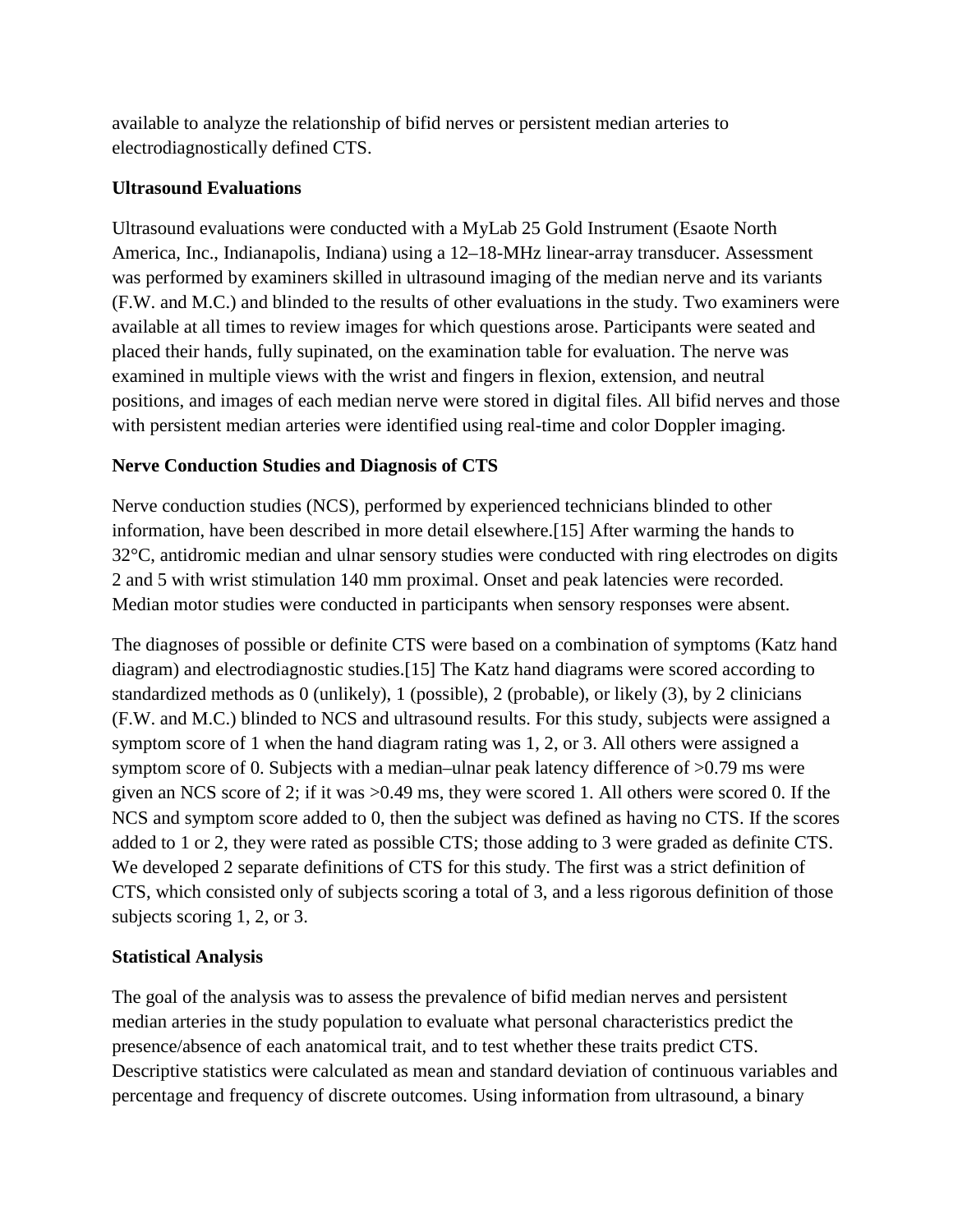variable was created to reflect the presence/absence of a bifid median nerve in either (yes in right or left or both) or neither (no) wrist. The same measure was created for a persistent median artery. Bivariate associations between these 2 outcomes and the discrete participant characteristics of job status, gender, and spoken language were calculated using a chi-square test of association, whereas the continuous characteristics of age, height, weight, and body mass index (BMI) were assessed using a Student *t*-test. Simple and multivariate logistic regression modeling accounting for site strata were used to assess the relationship between the presence of a persistent median artery or bifid median nerve and CTS. Mixed effects models were also adjusted for the clustering effect of dwelling, participant, and hand to account for withinparticipant correlation. Multivariate models included gender and age as fixed effects with adjusted odds ratios and *P*-values being reported. Level of significance was set at  $P \le 0.05$ , and all analyses were performed using SAS, version 9.2 (SAS Institute, Cary, North Carolina).

## **RESULTS**

We found a bifid median nerve in 8.6% of wrists and a persistent median artery in 3.7%. Ten patients had bilateral bifid median nerves, so the prevalence per individual was 13.3%. Four patients had bilateral persistent median arteries, so the prevalence per individual was 5.8%. No significant differences in the frequency of a median artery or bifid median nerve were noted between manual laborers in poultry and non-poultry occupations. Likewise, no significant differences were noted with age, gender, weight, height, or subgroup ethnicity (as evidenced by self-identified native language) (Table 2).

|                        | <b>Bifid</b><br>either | <b>Bifid</b><br>neither |        | <b>PMA</b><br>either | <b>PMA</b><br>neither |        |
|------------------------|------------------------|-------------------------|--------|----------------------|-----------------------|--------|
|                        | N(%                    | N(%                     | $P-$   | $N($ % $)$           | N(%                   | $P-$   |
|                        |                        |                         | value  |                      |                       | value  |
| Overall                | 78(15.1)               | 440 (84.9)              |        | 33(6.4)              | 485 (93.6)            |        |
| Job status             |                        |                         | 0.9050 |                      |                       | 0.1936 |
| Poultry workers        | 44(15.2)               | 245 (84.8)              |        | 22(7.6)              | 267(92.4)             |        |
| Non-poultry<br>workers | 34(14.8)               | 195 (85.2)              |        | 11(4.8)              | 218 (95.2)            |        |
| Spoken language        |                        |                         | 0.6879 |                      |                       | 0.6592 |

**Table 2.** Prevalence of bifid nerves and persistent median arteries (PMA) in Latino manual laborers ( $N = 518$ ).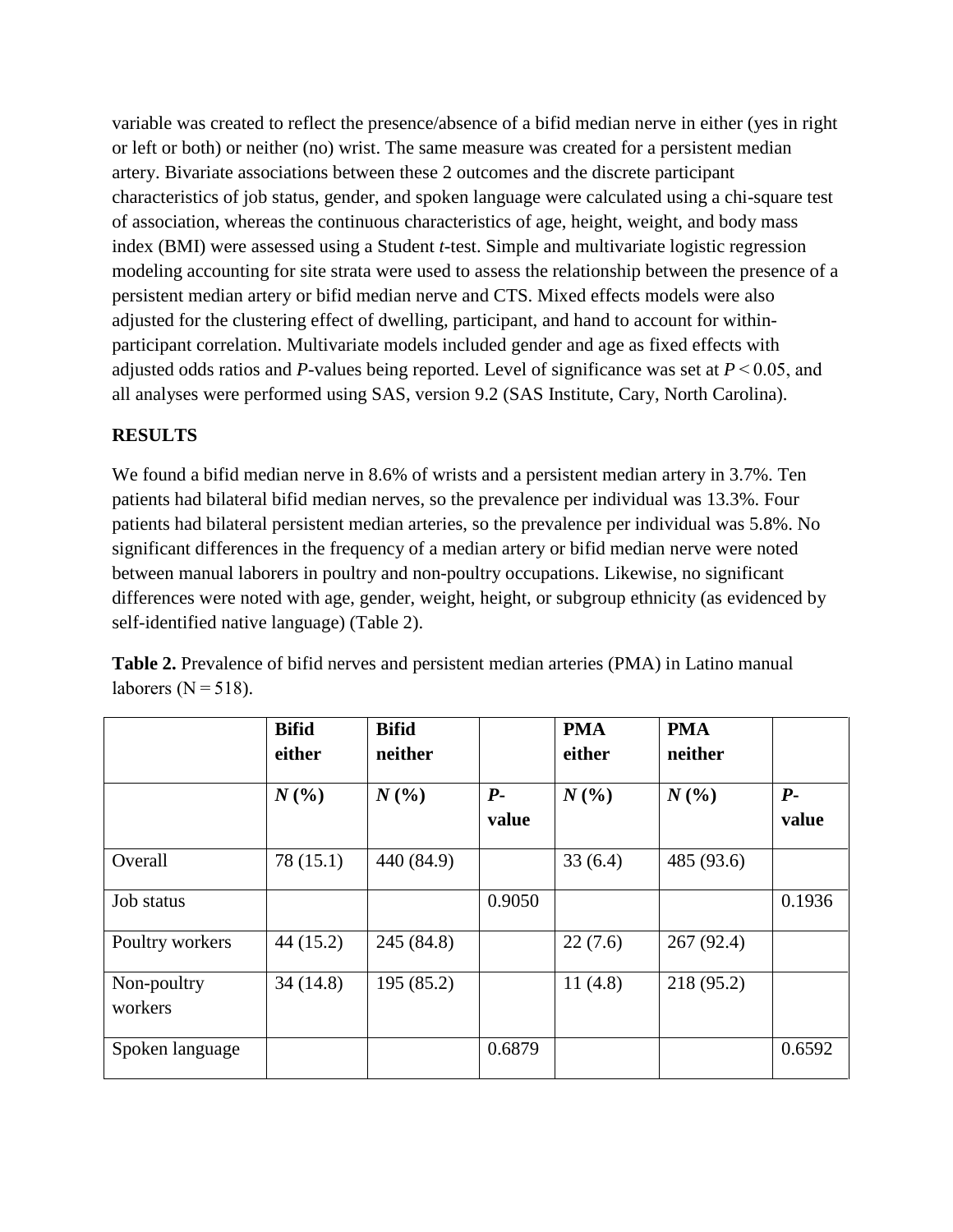| Non-indigenous | 62(14.8)    | 343 (85.2)  |            | 25(6.2)     | 380 (93.8)  |            |
|----------------|-------------|-------------|------------|-------------|-------------|------------|
| Indigenous     | 15(13.8)    | 94(86.2)    |            | 8(7.3)      | 101(92.7)   |            |
| Gender         |             |             | 0.2549     |             |             | 0.7257     |
| Men            | 38 (13.4)   | 245(86.6)   |            | 19(7.3)     | 264(92.7)   |            |
| Women          | 40(17.0)    | 195(83.0)   |            | 14(6.0)     | 221 (94.0)  |            |
|                | Mean $(SD)$ | Mean $(SD)$ | $P$ -value | Mean $(SD)$ | Mean $(SD)$ | $P$ -value |
| Height (cm)    | 157.1(7.8)  | 157.9(8.5)  | 0.4268     | 157.3(9.9)  | 157.8(8.3)  | 0.7405     |
| Weight (kg)    | 73.2(13.7)  | 71.7(13.6)  | 0.3679     | 73.0(13.8)  | 71.9(13.6)  | 0.6431     |
| <b>BMI</b>     | 29.6(4.8)   | 28.7(4.8)   | 0.1364     | 29.5(4.6)   | 28.8(4.9)   | 0.4711     |
| Age            | 35.2(10.4)  | 34.6(10.4)  | 0.6575     | 37.4 (11.7) | 34.5(10.3)  | 0.1244     |

The presence of either a bifid median nerve or persistent median artery in 1 wrist increased the likelihood of encountering similar variants in the same or other wrist (Fig. 1). The effect was pronounced, particularly with median arteries. A bifid left median nerve almost tripled the probability of having a bifid right median nerve or a persistent left median artery; it quintupled the probability of having a persistent right median artery. Significantly more persistent left median arteries ( $n = 22$ ) were found than right ( $n = 16$ ;  $P = 0.0032$ ).



**Figure 1.** Degree to which bifid median nerves and persistent median arteries cosegregate. At the top of the figure are the numbers of study participants with each specific abnormality. Below, the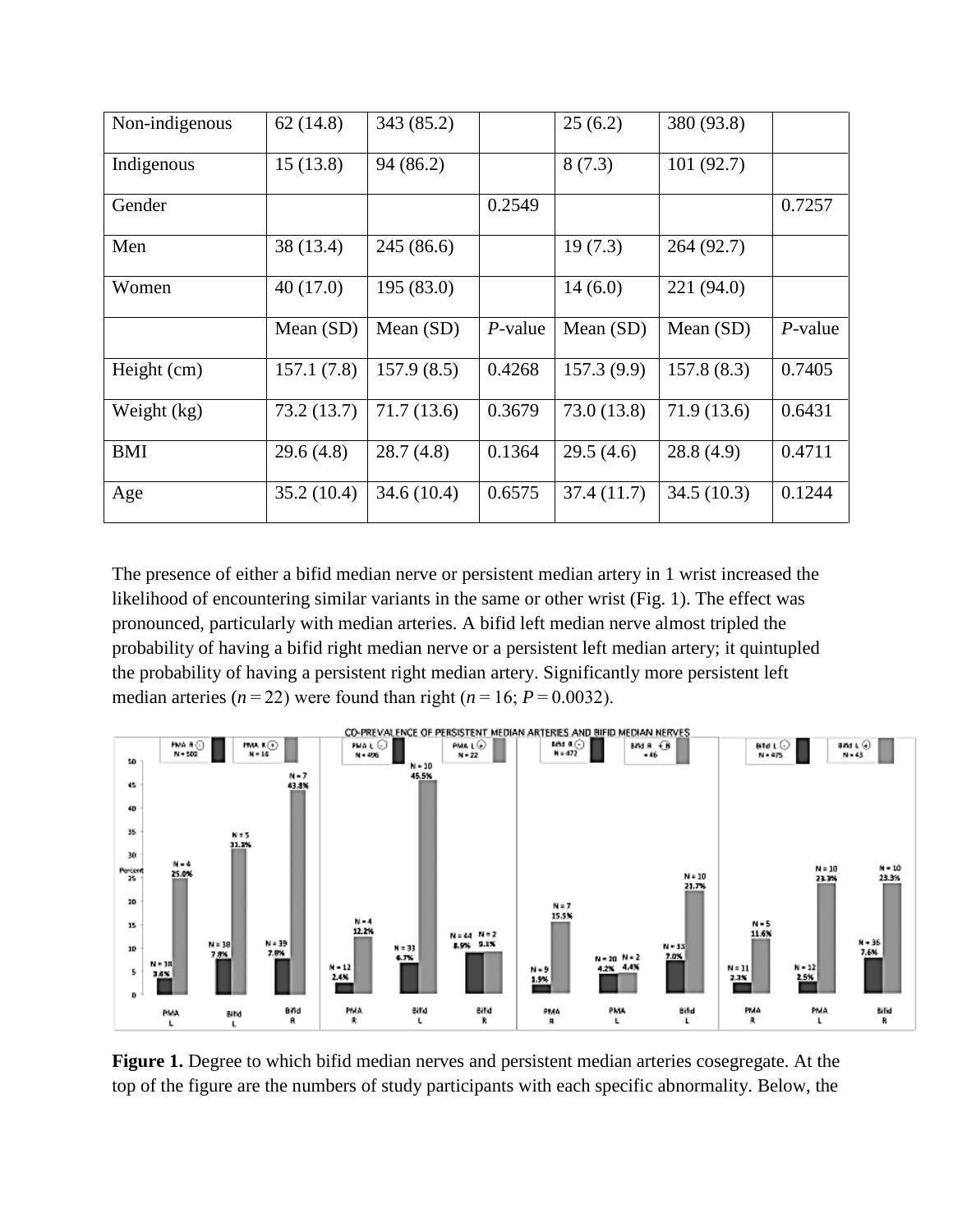bar graph illustrates the frequency of co-occurrence of this abnormality with the other abnormalities listed. For example, there are 16 participants who have a right persistent median artery (PMA). Of these, 7 also have a bifid right median nerve (7 of 16, or 44%). There are 502 participants without a right persistent median artery, and in this group 39 subjects have a right bifid median nerve (39 of 502, or 7.8%). PMA, persistent median artery; bifid, bifid median nerve.

Two common patterns of bifid nerve and median arteries were seen in this population. In 1, the nerve was split by the median artery, and in the other the median artery was located on the periphery of the nerve (Fig. 2). The bifid nerve can be divided by a large fibrous tissue barrier, or a small septum.



**Figure 2. (A)** Composite image of 4 separate median nerves from the wrists of 4 different participants in the study, cropped and aligned to display the most common variations of bifid median nerves and persistent median arteries. **(B)** Negative image of these structures, labeled to show the different types of splitting seen with bifid median nerves. In the upper left image, the 2 branches of the nerve (N) are divided by a thick fibrous tissue barrier; in the upper right image, this barrier is much narrower; in some cases the barrier is a very thin partitioning membrane. In the lower left image, the barrier contains a persistent median artery (A). In the lower right image, the artery flanks the nerve, which is not bifid, but the artery (A) is accompanied by 2 smaller veins (V). Although a flanking artery is a common finding with persistent median arteries, it is rare to see persistent median veins.

We examined the prevalence of carpal tunnel syndrome in participants with either an ipsilateral persistent median artery or a bifid median nerve compared to those without these anatomical findings. With a strict definition of CTS, there was no association. Even with a less rigorous definition of CTS, the difference was not significant  $(P = 0.0547)$ . A multivariate analysis accounting for body weight, gender, and age was also not significant  $(P = 0.0695)$  (Table 3).

| <b>Table 3.</b> Association of bifid median nerve or PMA with CTS. |  |  |
|--------------------------------------------------------------------|--|--|
|--------------------------------------------------------------------|--|--|

| Presence of <i>bifid nerve</i> to predict CTS |                                    |  |                     |  |  |  |
|-----------------------------------------------|------------------------------------|--|---------------------|--|--|--|
| Definite CTS                                  | Definite CTS/multiv   Possible CTS |  | Possible CTS/multiv |  |  |  |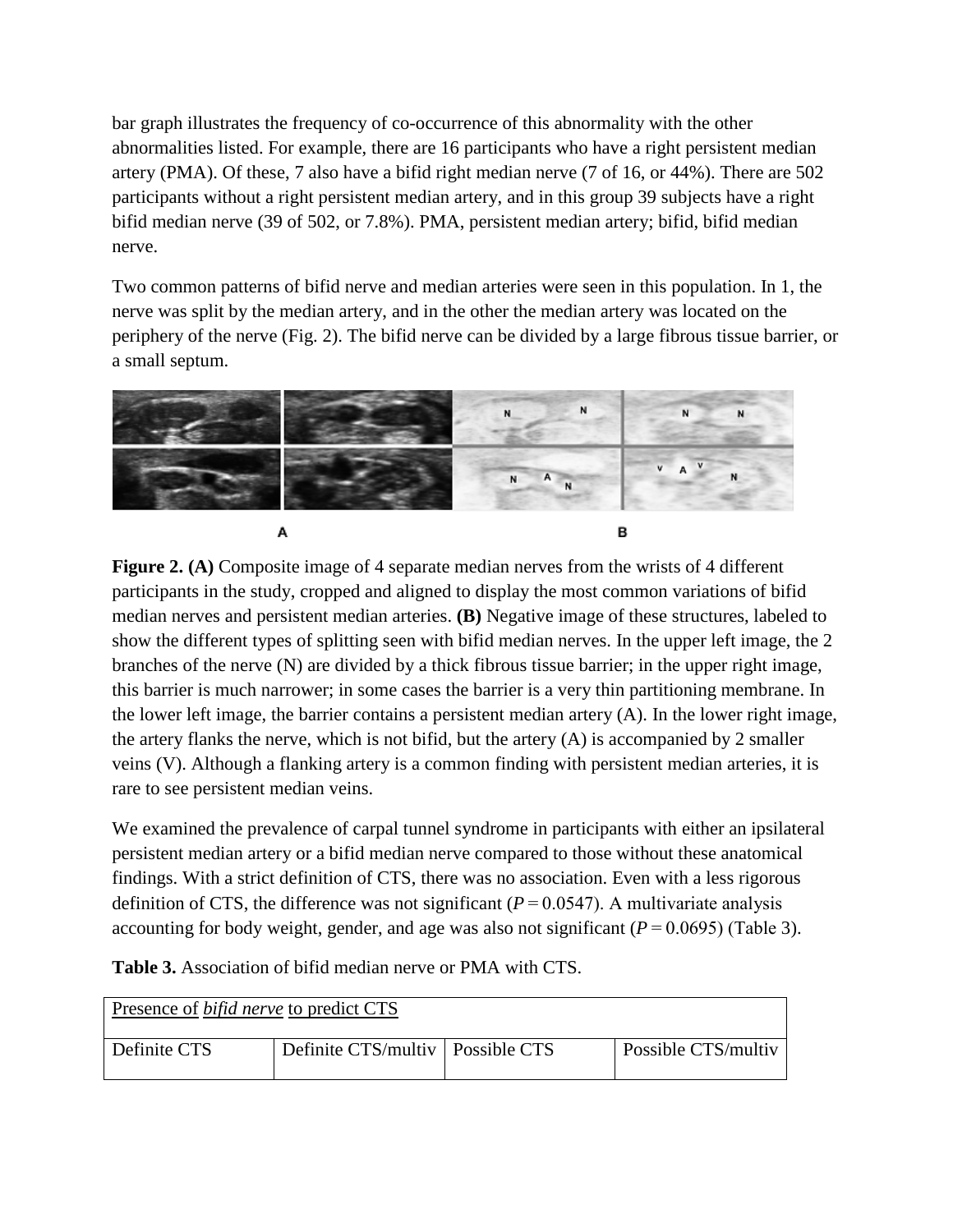| Odds ratio                                           | $P$ -value | Odds ratio          | $P$ -value | Odds ratio   | $P$ -value | Odds ratio          | $P$ -value |  |
|------------------------------------------------------|------------|---------------------|------------|--------------|------------|---------------------|------------|--|
| 0.955                                                | 0.9315     | 0.944               | 0.9163     | 1.512        | 0.1022     | 1.548               | 0.0921     |  |
| Presence of <i>PMA</i> to predict CTS                |            |                     |            |              |            |                     |            |  |
| Definite CTS                                         |            | Definite CTS/multiv |            | Possible CTS |            | Possible CTS/multiv |            |  |
| Odds ratio                                           | $P$ -value | Odds ratio          | $P$ -value | Odds ratio   | $P$ -value | Odds ratio          | $P$ -value |  |
| 2.524                                                | 0.0933     | 2.287               | 0.1465     | 1.636        | 0.1798     | 1.505               | 0.2687     |  |
| Presence of <i>bifid nerve or PMA</i> to predict CTS |            |                     |            |              |            |                     |            |  |
| Definite CTS                                         |            | Definite CTS/multiv |            | Possible CTS |            | Possible CTS/multiv |            |  |
| Odds ratio                                           | $P$ -value | Odds ratio          | $P$ -value | Odds ratio   | $P$ -value | Odds ratio          | $P$ -value |  |
| 1.201                                                | 0.6839     | 1.151               | 0.7614     | 1.555        | 0.0547     | 1.536               | 0.0695     |  |

CTS, carpal tunnel syndrome; PMA, persistent median artery; multiv, multivariate analysis.

## **DISCUSSION**

In this study of >1000 wrists we found prevalence rates of bifid median nerve and persistent median arteries within the ranges previously reported (Table 1).[1-14] The ranges reported were wide and varied significantly with technique (MRI, ultrasound, dissection) and population studied (neonatal and adult cadavers, healthy subjects by ultrasound, or patients imaged for non-CTS disorders). Some evidence suggests that the prevalence of persistent median arteries is higher in neonates, but other factors that influence the prevalence of either persistent median artery or bifid median nerve have not been identified. For example, it is unknown whether the presence of these abnormalities is higher or lower in manual laborers than in the general population. Our study showed no consistent effect of adult age or gender on the occurrence of persistent median arteries, but a slightly lower occurrence in the right hand. This finding is of uncertain significance and may reflect the small number of affected hands overall; it has not been found in other studies of persistent median arteries. It is possible that those engaged in heavy manual labor may be more prone to thrombosis and involution of a persistent median artery, an effect that may be exaggerated in the dominant hand.

The population we studied, adult Latino manual workers, may be of some relevance in that certain anatomical variants in the forearm vary widely in different ethnic populations. An absent palmaris tendon, for example, occurs in 65% of Turkish, 25% of European, and 4.4% of East African populations.[16-19] Further studies are needed to ascertain whether ethnic differences influence the wide range of reported prevalence of persistent median arteries and bifid median nerves. Of interest, almost all the Latinos in this study were born in villages in Mexico and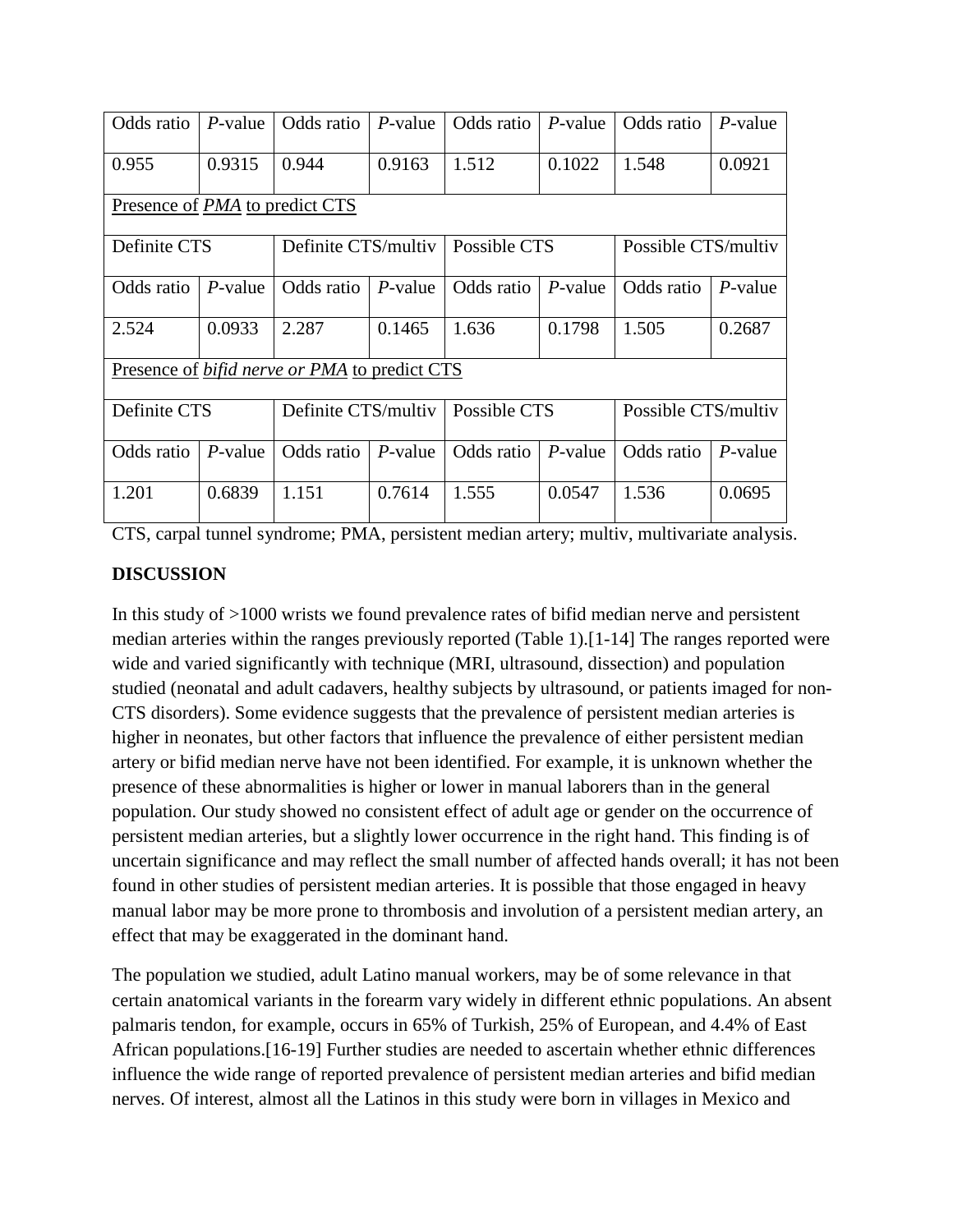Central America, which tend to have ethnic differences denoted by native language. In primarily Spanish-speaking villages the population is predominantly Mestizo, of mixed Native American and European (e.g., Spanish) ancestry. In villages in which an indigenous language is spoken, the population is predominantly Native American. We found no significant differences in the occurrence of neurovascular anatomical variants of the forearm in these two groups.

Our findings suggest there is a robust relationship between the presence of a persistent median artery and a contralateral median artery and either ipsilateral or contralateral bifid median nerves. There is a somewhat less robust relationship between a bifid median nerve and a contralateral bifid nerve and either ipsilateral or contralateral persistent median arteries. The association of a right bifid median nerve with a left persistent median artery appears somewhat equivocal. However, given the overall findings, and the multiple comparisons, it would be difficult to draw firm conclusions about this relationship. Bifid nerves were found to be about twice as frequent as persistent median arteries, and the co-occurrence of these traits suggests that they share a common embryological or genetic origin. It may be that later resorption of median arteries during embryogenesis or maturation, particularly those that split the median nerve, tend to leave a residual small fibrous partition or gap. If so, this could help explain why the median arteries and bifid nerves are interrelated.

It is difficult to compare prevalence findings regarding median arteries and bifid median nerves from prior studies using MRI angiography or cadaveric dissection with ultrasound studies. For example, it is possible that ultrasound is more sensitive for detection of persistent median arteries that are patent than those that are non-patent; for example, a non-patent or thrombosed median artery can have the appearance of a small nerve fascicle.[4] It is not known if 1 of these techniques is more sensitive than another for detecting these anatomical variants. Furthermore, MRI studies have suggested that bifid nerves may be categorized into those apparent in the palm versus those apparent in the carpal tunnel.[7] Because our studies concentrated on the proximal one third of the carpal tunnel, studies looking at more distal portions of the nerve may encounter a somewhat higher prevalence of this anomaly. Absolute percentages of persistent median arteries or bifid median nerves may vary with the techniques used to detect them.

The relationship of bifid median nerves and persistent median arteries to CTS is also of interest. Our study found no evidence to suggest that an ipsilateral median artery or bifid nerve increases the risk of CTS. Previous studies and many single case reports have suggested a stronger relationship between CTS and these wrist anomalies.[1-14] It should be noted, however, that those studies looked at patients referred to a physician for evaluation of suspected carpal tunnel syndrome, in contrast to the general worker population that was screened in our study. The presence of a persistent median artery or bifid median nerve does not substantially increase the risk of CTS in manual laborers. An earlier analysis in this population, however, showed that type of work had a significant impact on the prevalence of CTS. Of the poultry workers studied, 8.7% had definite CTS compared with only 4.0% in other types of manual work (odds ratio 2.51, 95% confidence interval 1.8–3.5, *P* < 0.0001).[15]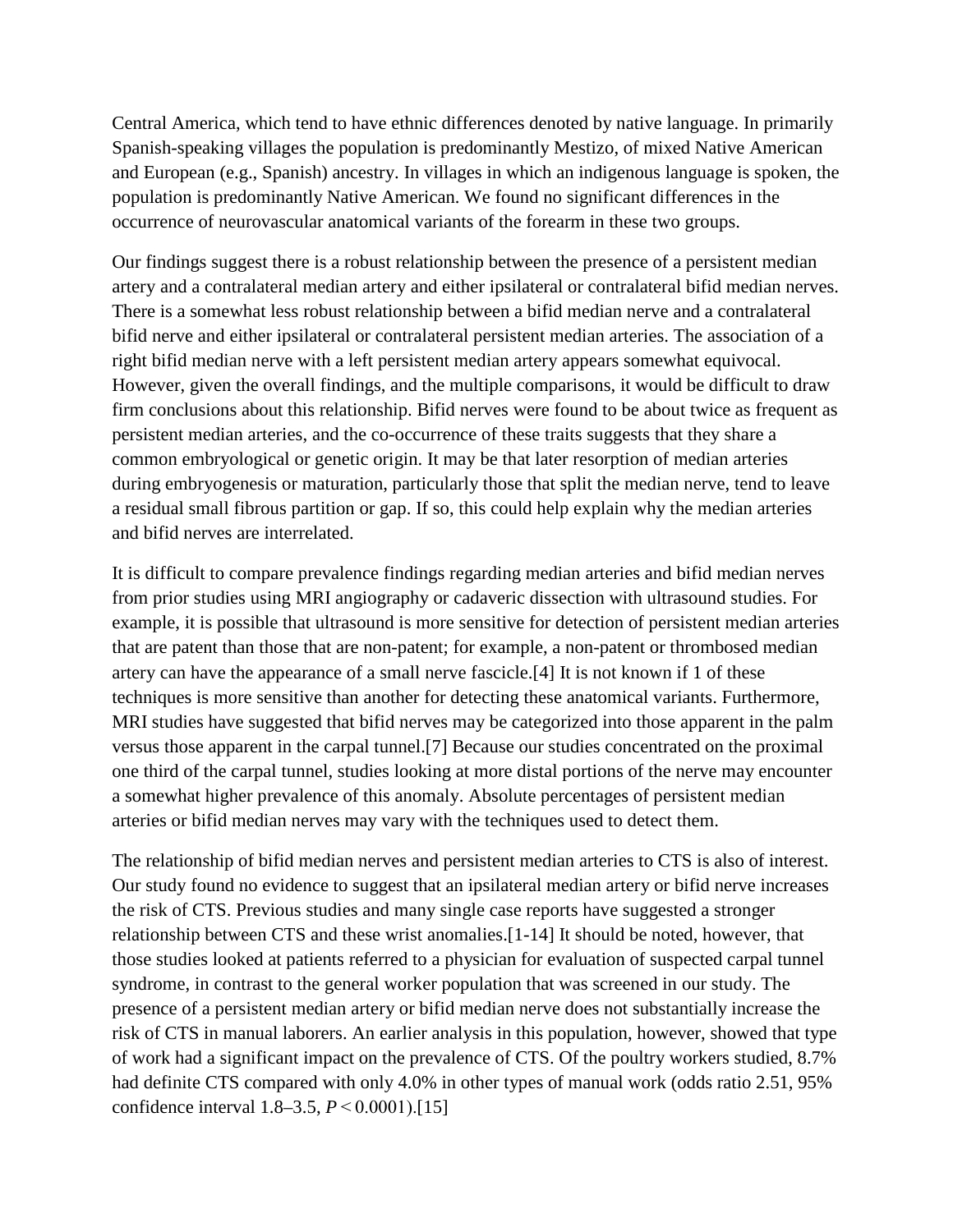This study has the limitations common to other large epidemiological studies of CTS in terms of extrapolating findings to patients seen in the context of typical office or diagnostic laboratory setting. Unlike patients, these study participants were an unselected sample of Latino manual workers who were not specifically seeking medical attention. Furthermore, the clinical and electrodiagnostic evaluations were less complete than those typically performed in a traditional medical setting. Nonetheless, there is considerable epidemiological precedent that establishes the reliability and validity of the approach chosen for screening for the prevalence of CTS in this population. The use of ultrasound to detect bifid median nerves and persistent median arteries may have some limitations with respect to other modalities. For example, cadaveric dissection under magnification may be more sensitive than ultrasound imaging in detecting anatomical anomalies. However, cadaveric studies are not representative of a healthy, working population and neither are retrospective radiological studies. Prospective, high-resolution MRI studies may be desirable, but the cost would be prohibitive.

Strengths of this study include its large number of participants; the defined population investigated; and the consistency, availability, cost-effectiveness, and validity of the measures chosen. Our findings provide robust evidence that age, gender, and type of manual labor performed are unrelated to the presence or persistence of median arteries or bifid median nerves, and we have highlighted the feasibility of using ultrasound in the field to identify the prevalence of anatomic variants at the wrist and their associations with work-related disorders. The discovery of either a bifid median nerve or a persistent median artery significantly increases the likelihood of identifying a persistent median artery in either hand or a bifid median nerve in the contralateral hand. Whereas the type of work performed significantly influences the likelihood of developing CTS in a large population of Latino manual laborers, the presence of persistent median arteries or bifid median nerves does not.

### **REFERENCES**

1 Bayrak IK, Bayrak AO, Kale M, Turker H, Diren B. Bifid median nerve in patients with carpal tunnel syndrome. *J Ultrasound Med*2008;**27**:1129–1136.

2 Khashaba A. Carpal tunnel syndrome from thrombosed persistent median artery. *J Emerg Med* 2002;**22**:55–57.

3 Feldkamp MM, Gentili F, Hudson AR, Guha A. A persistent median artery causing carpal tunnel syndrome in a patient with chronic renal failure: case report. *Neurosurgery* 1995;**37**:140– 143.

4 Walker FO, Li Z, Lyles M. Sheet fitting palsy. *J Clin Neuromuscul Dis* 2012;**14**:48–50.

5 Pierre-Jerome C, Smitson RD Jr, Shah RK, Moncayo V, Abdelnoor M, Terk MR. MRI of the median nerve and median artery in the carpal tunnel: prevalence of their anatomical variations and clinical significance. *Surg Radiol Anat* 2010;**32**:315–322.